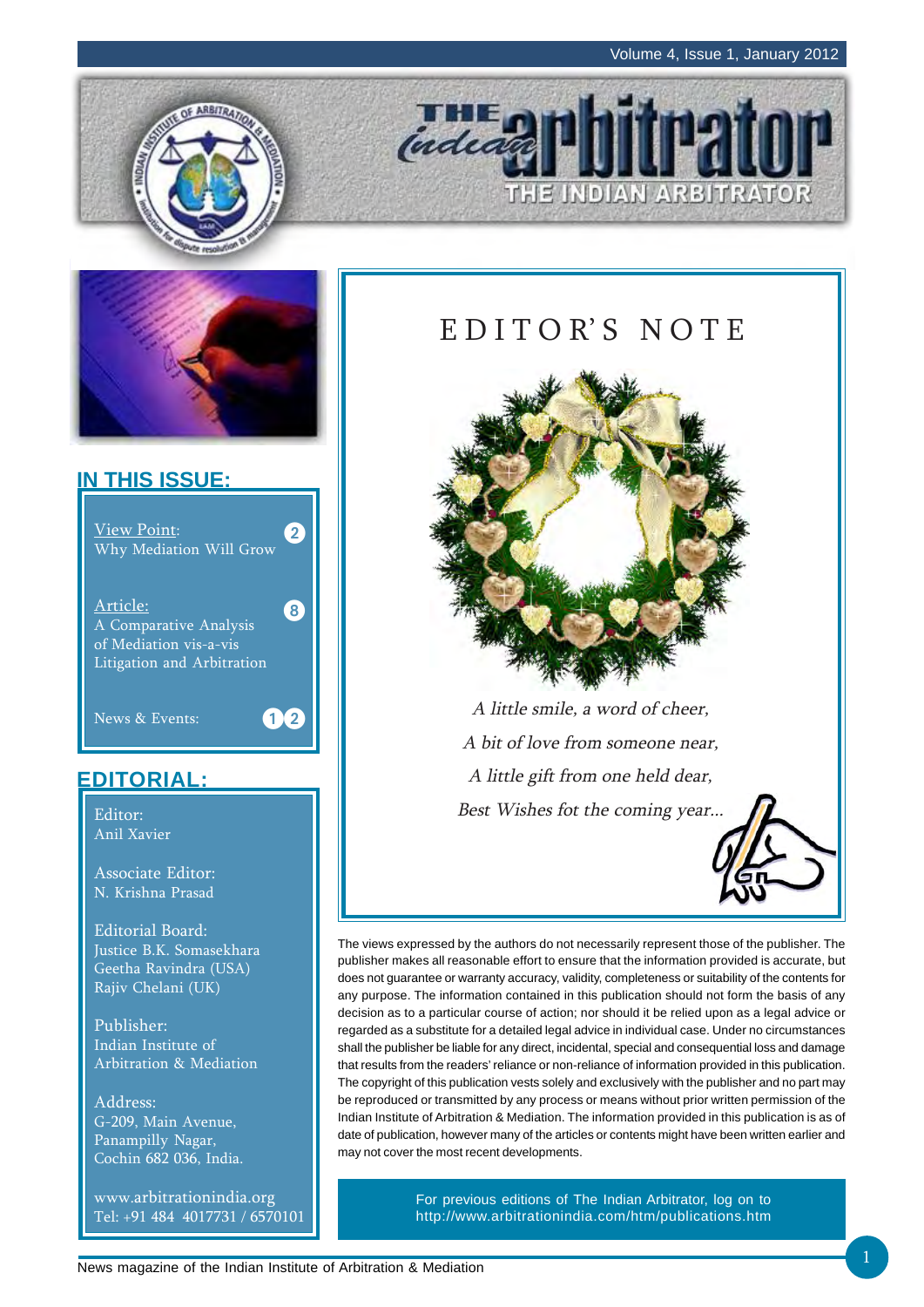

# Why Mediation Will Grow The synergy of the fast developing and the developing global partners of mediation

: JOSEPH WW CHAN

In dispute resolution or conflict management, there are partners in the global development of mediation. The West is generally regarded as the fast developing partner, while in other parts of the world, mediation is developing, or just started to develop. But, will mediation grow? This is a question not only concerning the saving of money for the public coffers and the litigants' pockets, it is also an interesting theme for the legal profession and the judiciary. Mediation, along with other ADR approaches, is a matter of judicial governance, and governance includes the notion of efficiency.

### The Multi Facets of Modern Disputes

In modern societies, with the spread of information, education, cultures, exchanges and competitions, things are becoming more and more sophisticated, and changing from time to time at a much faster pace than before. There are all kinds of conflict which arise from many reasons. Conflicts caused by genuine difference of opinions or misunderstandings are common in community affairs and commercial dealings. This is the result of the assertion of individual thinking which is being made possible by innovations of information technology brought by persons like Bill Gates, the late Steve Jobs and others. Today a dispute may entangle with a number of issues, be it personal, social, political, economic, legal and international<sup>1</sup>. Resolving disputes will cost more and more because of the increasing complexity of modern developments in all areas of human life. The reality is that many aspects of arguments nowadays is in fact a mix of all types of factors, and conflicts are often not easily resolved by going to the court which is a system bound by strict procedures. If the contention is international, there may be a large number of intertwined legal points involved. Mediation which is a kind of alternative dispute resolution (ADR) methods is not a court proceedings and it fits nicely in resolving a complicated dispute because of its flexibility.

## Is Complexity of the Law a threat to the Legal System?

Will people reject the law? One of the hallmarks of a democracy is its independent judiciary. In a civil case, the process is to find out what is justice and who is right by an independent dispute resolver, the judge. The loser is punished by costs and has to pay damages or compensation to the winner. During the past century or so, the law has been developed gradually by

#### (Footnotes)

1 For example, the consumer disputes outside the US caused by the collapse in 2008 of Lehman Brothers were international in nature.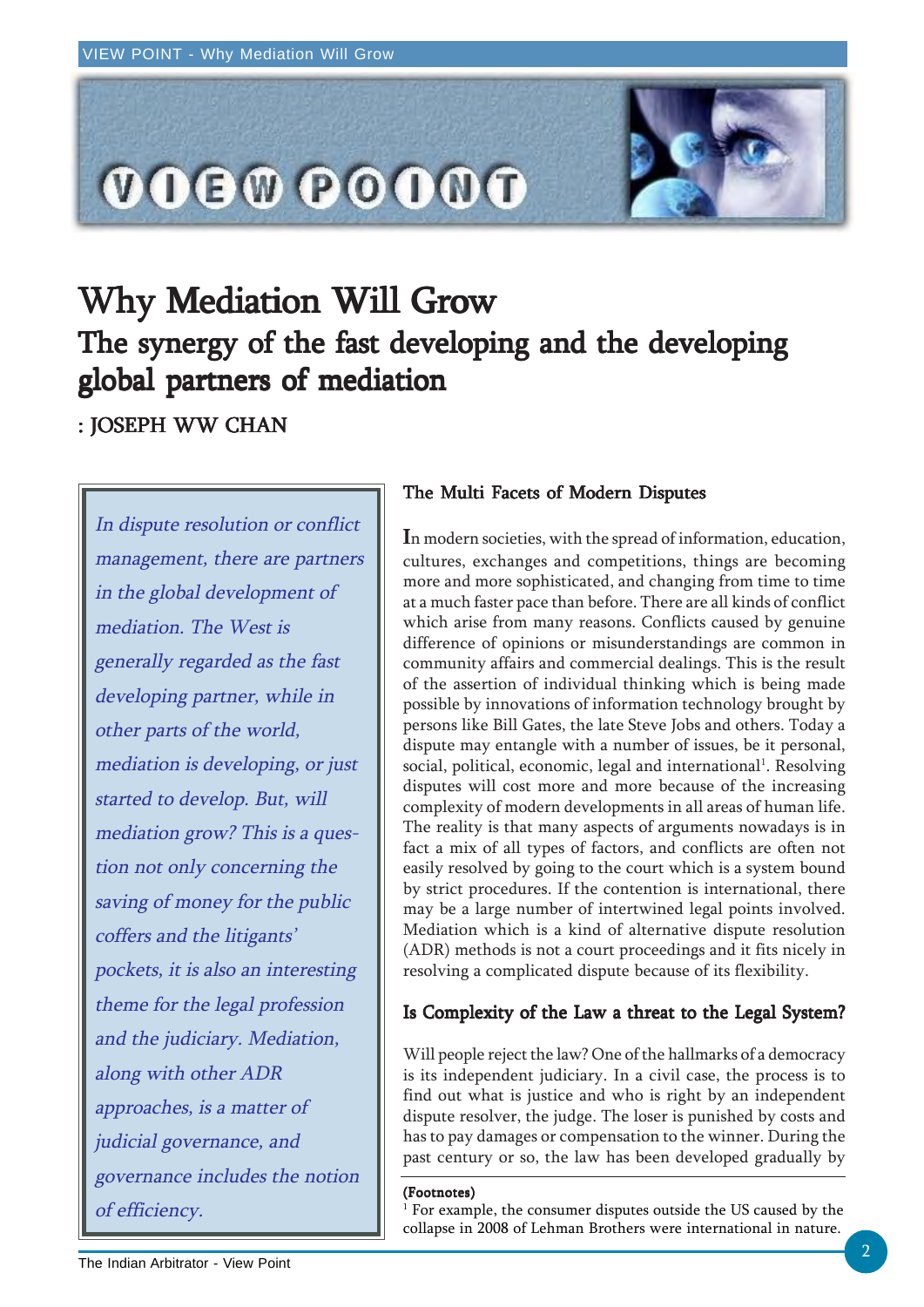

persons connected with it, and there are now well defined statutes and thousands of court decisions. In common law territories, the fine points of the law are nearly all embedded in a huge number of cases, and new judgments are decided day after day. Even lawyers may find it a bit difficult to keep abreast of the development. People may begin to think that the complexity of the law in a way does not fit into the modern society where efficiency counts. If without ever increasing legal aid, one may find a time that the people themselves will ask why we need such legal complexity and they may want to disregard part of the law that has been built up conscientiously for so many years by the judges and the legislators. When people are frustrated and reject expensive justice, they may simply ask the question of who is the boss in a democratic society. It seems quite likely that the complexity of the law will eventually be a threat to the legal system. It is perhaps a sensible duty of the judges and other members of the judiciary, as servants of the people, to help to simplify legal processes.

## Mediation and other ADR methods

The ways to resolve conflicts are classified into two types. The first is litigation, that is, to go to the court which is bringing a civil case to a publicly funded place called a court of law and let the judge decides. The second type is the various methods of alternative dispute resolution (ADR) which include negotiation, mediation, conciliation, expert determination, and arbitration etc. $^2$  Inside the domain of ADR, mediation and arbitration are by far the most popular approaches. Methods of ADR are measures which are not conducted within the court system with minor exceptions in certain jurisdictions.

A negotiation between the disputing parties without a facilitator, e.g. the mediator, is sometimes ineffective. Expert determination $^3$  is not required in many occasions except an expert is really needed in certain arguments that warrant the use of expert knowledge and determination, for example, a dispute between two power generating companies concerning technical issues. The expert usually does not give an account of the knowledge and law he/she is relying on. As to arbitration, it is a more formal procedure than mediation and normally costs more, and the arbitrator or arbitrators will decide on the case and give an award. The arbitrator has powers under a statute<sup>4</sup>, though the parties can change them in the arbitration agreement.

Mediation, whether conducted internationally between countries, or between companies across countries, or at the local level, is a mixture of the art of relationship building and the justification of legal rules<sup>5</sup>. A judge is buttressed by the establishment and an arbitrator $^6$  is enabled by statutes, while a mediator depends much more on his/her knowledge and skills. The art of relationship building is based on a general understanding of the society<sup>7</sup> and the relevant communications skills employed in the various stages of the mediation process, for example, opening talk covering agenda and ground rules setting, listening and reframing skills, patience, reality tests, and closing statement. There are different types of mediation $^{\rm 8}$ . In a facilitative mediation, the mediator will not give any advice or opinion and is providing an opportunity for the parties to let off steam

#### (Footnotes)

 $^2$  There are other methods of ADR, for example, a Mini-Trial in which a neutral third party assists the parties to evaluate their positions; a Summary Jury Trial in that the parties observe the reaction of a mock jury; an Early Neutral Evaluation in which a neutral third party gives an evaluation or assessment that is not binding; and a process called Med-Arb which is the using of mediation first and then arbitration if mediation fails. Med-Arb can be the other way round, that is, Arb-Med.

 $^3$  A similar method is called expert adjudication in that the adjudicator usually gives an account of the knowledge and law he/she has used in his/her decision.

4 In the UK, there is the Arbitration Act and in Hong Kong SAR, there is the Arbitration Ordinance. In Australia which is a federation of six states and two mainland federal territories, there are federal legislation and state legislations on arbitration.

<sup>5</sup> For example, the keeping of confidentiality.

 $^6$  Being supported by an arbitration statute, an arbitrator may think that he/she is a 'judge without a robe'.

 $^7$  If mediation is conducted between countries, it is the general understanding of international relations.

 $\rm{^8}$  Apart from a Facilitative Mediation which is based on interests and the mediator is not supposed to give any advice, there are other types of mediation such as an Evaluative Mediation in which the mediator may intervene and give an advice based on legal positions, not interests; a Settlement Mediation in that the mediator steps in to assist the parties to reach a settlement based on legal positions; and a Therapeutic Mediation in which the mediator tries to restore the relationship of the parties and then moves forward to help the parties to reach a settlement, this method is often used in family disputes.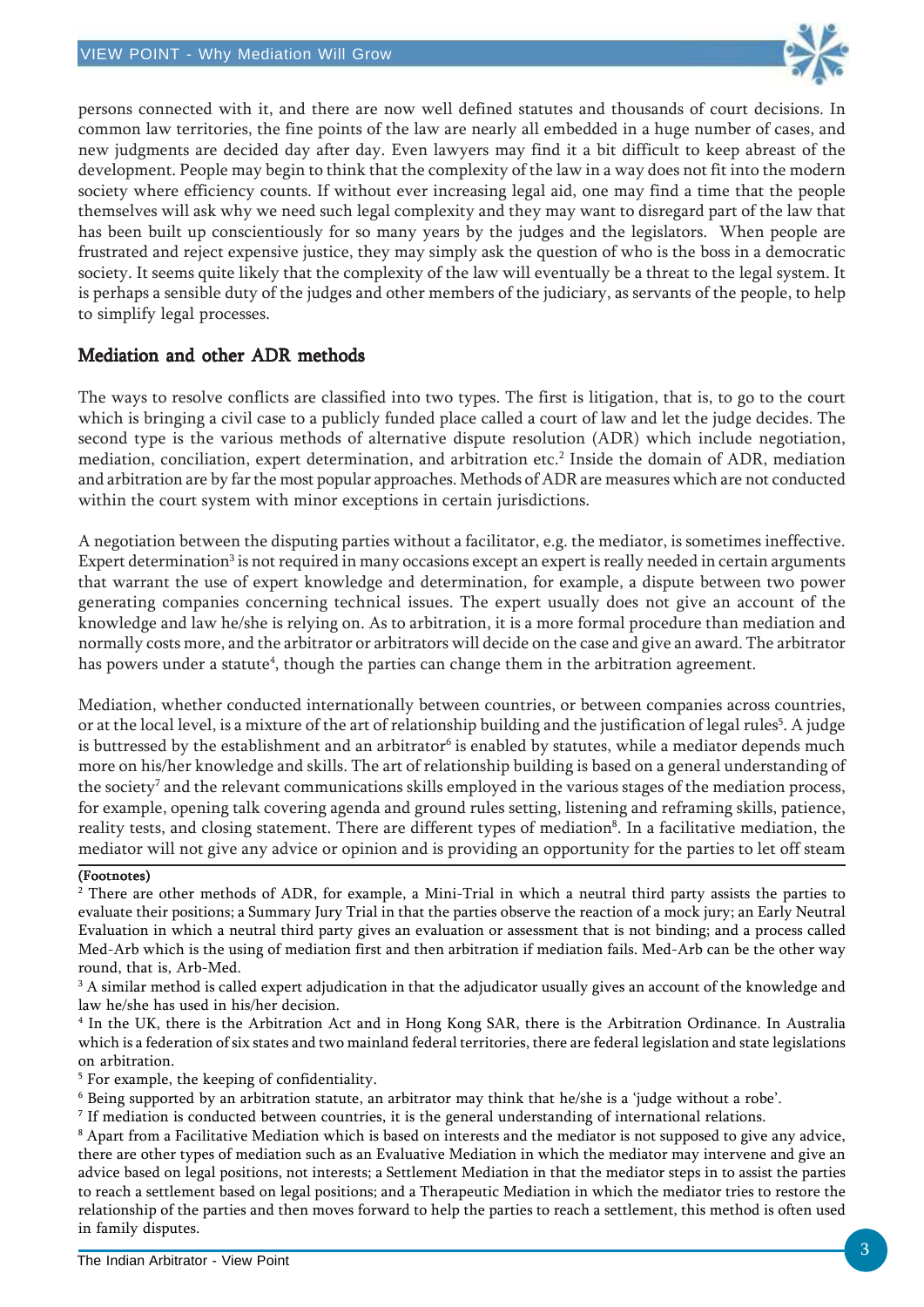

or air their views before helping them to focus on the interests that they are facing. If a settlement agreement is reached between the parties, the mediator needs to draft the agreement based on what are agreed and let the parties to sign. Another kind of ADR is conciliation which is very similar to a facilitative mediation<sup>9</sup> except in conciliation, the conciliator may suggest advices or proposals. The flexibility of mediation is one of principal factors that makes it different from arbitration. In arbitration, there is normally a legislation regulating arbitration and the arbitrator's award is usually final. Secondly, the arbitrator is in fact an adjudicator empowered by statute, though not called a judge, he is still the decider of the case. However, in a facilitative mediation, the mediator conducts the process without even giving any opinion, let alone a decision. The parties are being assisted by the mediator, not judged or adjudicated. Thus mediation is often called an assisted negotiation. In fact, the parties decide their own case. So, flexibility is one of the notable features of mediation.

Furthermore, in arbitration, the arbitrator is chosen by the parties. The selection of an arbitrator is similar to the choosing of a mediator. However there are more choices when choosing a mediator because the profession currently permits all kinds of competition among the mediators themselves. Mediators are not housed within one or two organisations. In both arbitration and mediation, the expenses of appointing an arbitrator or a mediator are borne by the parties. Both arbitration and mediation are held in private in a venue paid for by the parties. But obviously, the cost of mediation is less expensive than arbitration because of the lack of a well structured self-protection system for the profession of the mediators. Too much regulation may stifle development as well. This is arguably the case for arbitration. The main difference between the two methods is in arbitration, the arbitrator will decide on the dispute and his/her decision is binding. Enforcement of an arbitrator's award is similar to a court decision. The win/lose result of arbitration is the same like a court case, i.e. an outcome which is an adjudication of legal rights. On the other hand, in facilitative mediation, the mediator is not expected to decide on the dispute. He/she is helping the parties to negotiate a settlement agreement which is a contract. The settlement agreement is in substance a compromise of interests. When one is talking about interests, it is a matter of societal interests, be it personal, political, economic or others. If the parties are willing to compromise, they will usually abide by their decisions. To the parties, they may treat it as a win-win situation.

## A Settlement focused on Interests

The importance of fairness, speed and cost-effectiveness is always emphasised in conflict resolution. Is it right or fair to settle a dispute based on interests? It all depends on the acceptance of the people. This is a matter of legitimacy. It sounds more social or political than legal. Some civil disputes, e.g. community quarrels and family feuds, may have its roots from largely communal differences and personal feelings and it is advisable to deal with them in a setting that can let the parties to express their views. Also maintaining business relationship is an important interest business executives like to take into consideration when resolving arguments with customers and others. In commercial cases, businesspersons need to be vigilant on the expenses. They want to settle their disputes in a speedy and less-costly way. To cater for these situations, a type of conflict resolution has to be developed so that the conclusion is preferably not a decision of who is right or wrong.

Mediators come from all walks of life, for example, some of them are engineers and doctors, and they know their respective fields well. In litigation where certain specialist knowledge is required in order to assist the judge or the parties, like in engineering and medical disputes, the engagement of expert witnesses can be very costly and often delaying the process. Therefore in quite a number of instances, mediators with professional background can speed up the mediation process to the benefits of the parties, and to a certain degree the society as well.

In solving a conflict, the spirit of a facilitative mediation is concentrated on interests rather than legal rights. So parties to a dispute are facilitated to realise what are their interests. After saying their ideas or arguments, the mediator assists them to resolve their contention based on what is best in their interests, and reach a

#### (Footnotes)

<sup>9</sup> In facilitative mediation, the mediator conducts the process through different stages: introduction, joint session, caucus, joint session, and settlement agreement or no agreement, while the parties decide the result. But, in conciliation the conciliator may not handle the process in the same manner.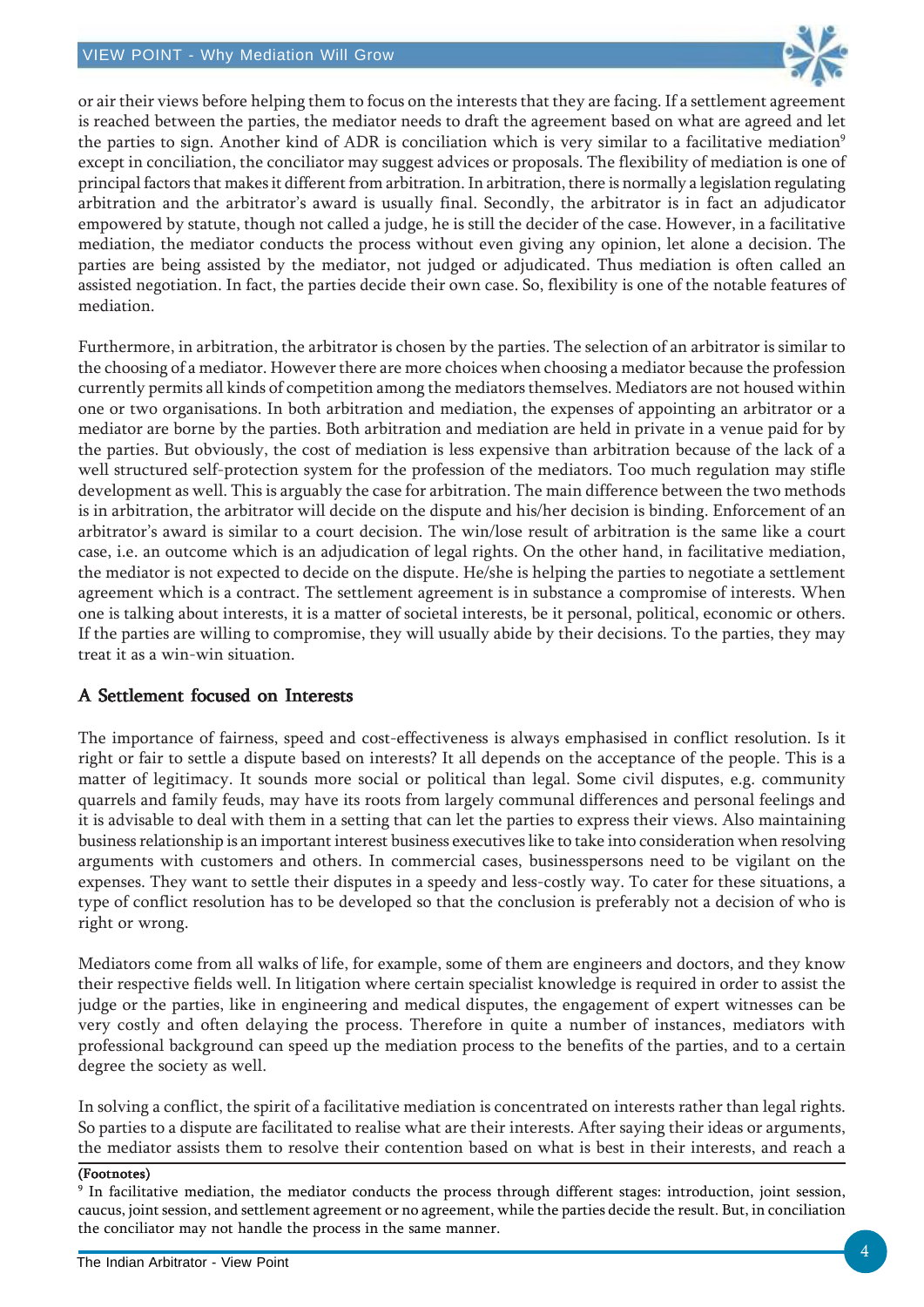

settlement agreement. For instance, one of the interests is good relationship. With the rapid outreach of the electronic media, people of the world are feeling ever closer towards each other than before. One can see leaders of large countries of the world meet nearly every year or even more frequently. Better communications promote an atmosphere of better understanding and relationship. For big businesses, the purpose of spending millions per year in public relations exercises and advertising is to foster a good image and better business relationships with all sorts of people, even competitors. So, ensuring good business relationships is one of the paramount interests of a business. After all, the business of a business is the maintenance of a web of good inter-relationships. Mediation is a much less adversarial way to resolve differences. It is clearly a better choice than litigation and a competitive one as compared with other effective methods of ADR.

### Possibilities that may hinder the growth of Mediation

To reduce the costs of dispute resolution in commercial cases, there is a possibility that an in-house professional negotiator conducting a direct negotiation on a straightforward case with another professional negotiator of another company that is a party to the dispute. An in-house professional negotiator can be a member of the human resources team and he/she is engaged in workplace mediation from time to time and has the necessary experience and skills to represent the company to negotiate directly with a counterpart of another company, thus the appointment of a mediator in such a commercial argument will not be needed. However, the direct negotiation between professional negotiators as a widely accepted institutionalised pattern of ADR may be something readily used in the future and it is certainly not the situation at present. Besides, it is not suitable for other disputes, such as community and more complicated commercial or other conflicts.

The gradual acceptance by the legal community is crucial. If mediation is viewed as a competitive method to tackle civil disputes, there is undoubtedly a tendency that certain sectors of the legal community could be affected in one way or another. It takes time for a meaningful change of mindset to emerge. The ongoing worldwide development of mediation as a method of resolving conflicts will promote the change. In time, members of the legal professions will have an unavoidably better familiarisation with mediation and that will help the growth of mediation in the long run.

There is probably only one other factor that may hinder the growth of mediation. It is a substantial simplification of the litigation and arbitration processes, but this is highly unlikely as there must be an overwhelming public demand for it and a willingness of giving up certain vested interests by some people associated with such adaptation. In any event, the law is still needed and should be developed.



## Become part of IIAM

We are happy to invite you to become an IIAM Member. Apart from the Governing Council, elected from the members, it is decided to form Expert Committees and Users Committees from the members to give expert advice / opinions to the Governing Council on the improvement of ADR in India. Your association will provide the necessary inspiration for the endeavours of IIAM.



Choose from the different category of memberships.

For details: log on to www.arbitrationindia.com/htm/membership.htm or mail to dir@arbitrationindia.com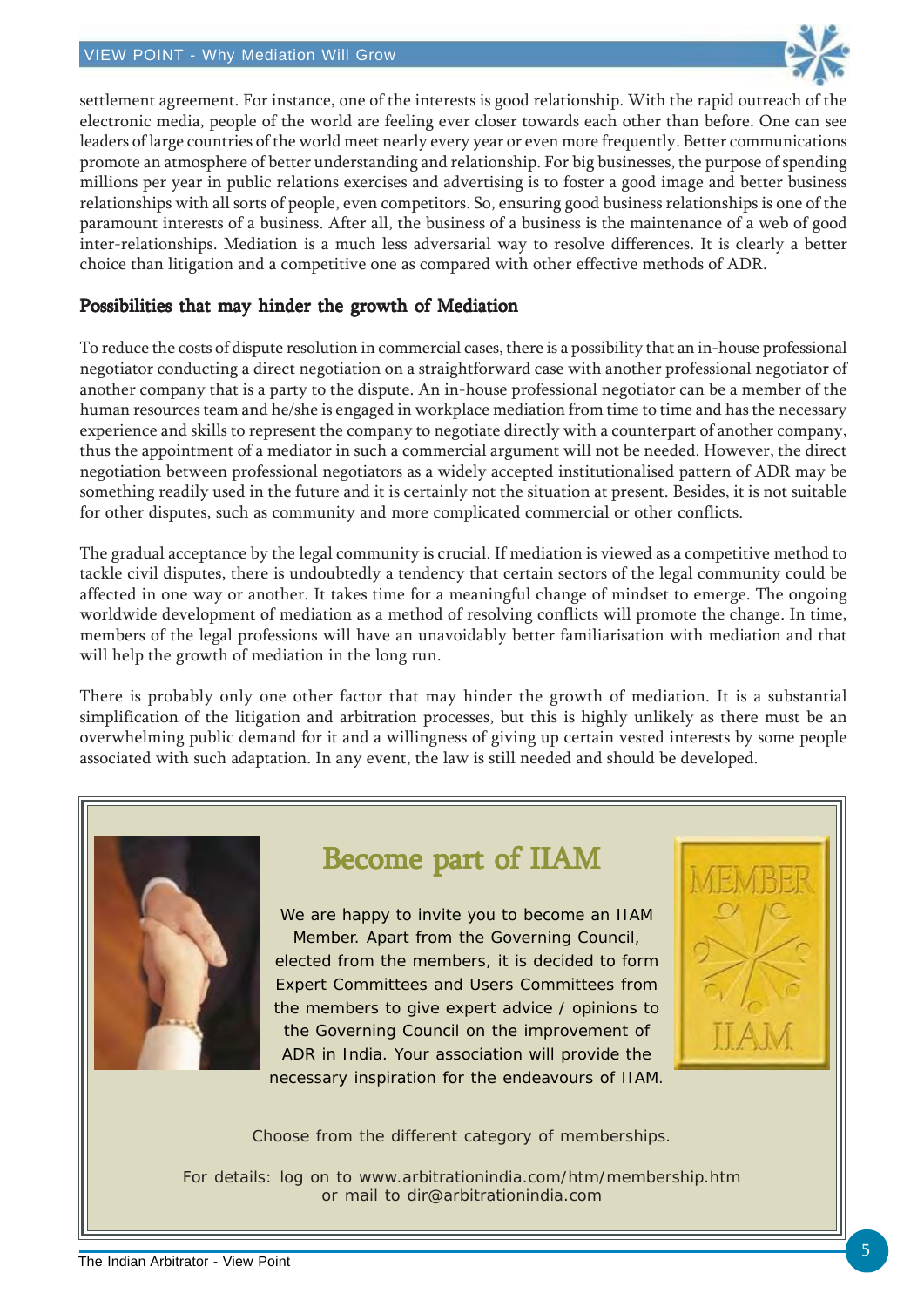

## The combination of growth of mediation

In a modern constitution or any document of other name but largely serves the function of a constitution, sovereignty lies with the people. The national governance<sup>10</sup> of the three branches of government, i.e. the legislative, executive and the judicial branches, is the focus of the minds of the people and they want their public servants to serve them well by providing all sorts of services using public funds which come from all kinds of tax and the money paid as land premiums by the land-users. The need of a better or an even better judicial system is called for among many countries in the world but some of them may not be able to afford it.

Mediation is a kind of improvement of the judicial branch of government. Nearly everyone knows public money is not always enough. There are demands for public spending in many sectors, like education, health care, and housing etc. The court system is established and maintained by public funds. It is generally the case that going to court to resolve a civil dispute costs more than mediation. If the civil workload of the courts is eased by the use of mediation, it means saving public money. This is a part of judicial governance. In some countries, mediation is just beginning to be used more broadly in settling commercial disputes and there is a big potential that the method will be extended to other corners of the society, for example, community disputes, and the resolving of conflicts in the workplace which is in nature a kind of community mediation though the place where the disputes occur may be within a commercial company or any organisations, e.g. a government department. For countries where public money cannot support sizeable legal aid, the need of the development of mediation is convincing. Hence, the combination of growth of the use of mediation is a phenomenon to be reckoned with.

### Conclusion

The internet is a powerful and fast machine and plays a big role of educating the people all over the world. Information and knowledge awaken and uplift the people and they will in a short time know quite well about dispute resolution or conflict management. In legal service, the upkeeping of the judiciary and the provision of legal aid in civil cases are sustained by public funds. The judicial mechanism to settle civil disputes between individuals and individuals, individuals and businesses, individuals and government departments, and businesses and government departments, is causing a burden to the public purse. It is also not in the best interests of the whole society even the costs of litigation are paid for by well-to-do people who can afford such expenses. Societal resources can be applied in areas that are more worthwhile if part of the money spent in litigation can be reduced.

#### (Footnotes)

 $10$  For national governance, there is a parallel concept of constitutional governance. For entities that are not nations, the proper term would be territorial governance.



We would like to have your contributions. Articles should be in English. Please take care that quotations, references and footnotes are accurate and complete. Submissions may be made to the Journals Division, Indian Institute of Arbitration & Mediation, G-209, Main Avenue, Panampilly Nagar, Cochin - 682 036 or editor@arbitrationindia.com.

Publication of the Article will be the discretion of IIAM and submissions made indicates that the author consents, in the event of publication, to automatically transfer this one time use to publish the copyrighted material to the publisher of the IIAM Journal.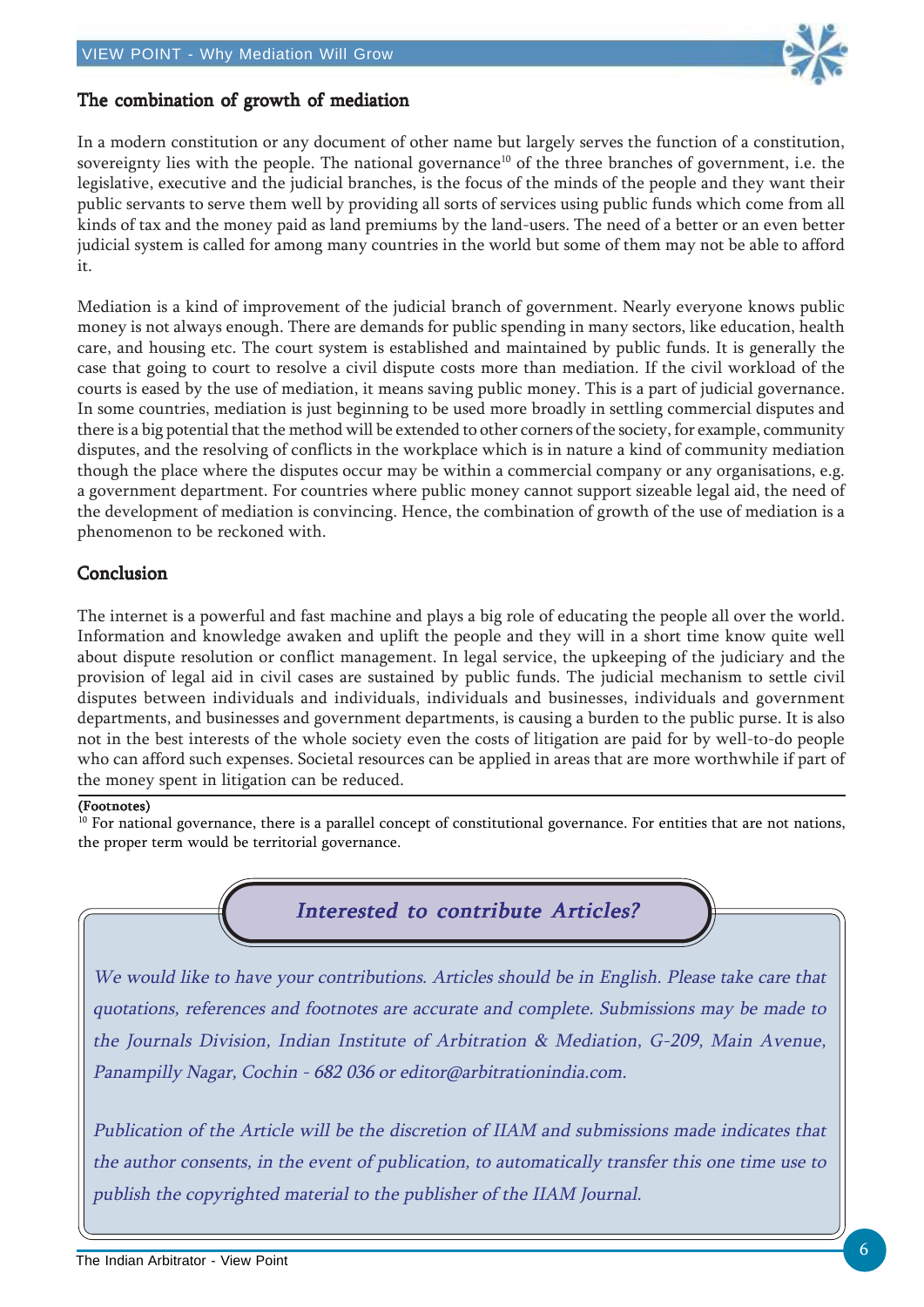

The requirement of adopting mediation to solve disputes will grow because of its flexibility, speed and lower expenses. The mediation process is private and informal. There is no rigid procedure. Professional mediators as dispute resolvers are being trained and they practise in different fields. Generally mediation costs less as illustrated by experiences shown in various places. In a number of territories around the world, mediation as a way to resolve civil disputes is still a rather new thing to the general public and promotions are undertaken by a number of governments and persons. No doubt mediation will become popular. With the gradual worldwide acceptance of mediation, the effect will form a part of the combination of growth. In other words, there is much room for expansion of the need or use of mediation. The synergy of the fast developing and the developing global partners of mediation is thus assured. For international businesses, international mediation can be a competitive option to international arbitration in resolving disputes.

(Author: Joseph WW Chan is a part-time lecturer in law, Hong Kong Shue Yan University.)



The Lighter Side

An 80-year-old couple was having problems remembering things, so they decided to go to their doctor to get checked out to make sure nothing was wrong with them. When they arrived at the doctors, they explained to the doctor about the problems they were having with their memory. After checking the couple out, the doctor told them that they were physically okay but might want to start writing things down and make notes to help them remember things. The couple thanked the doctor and left.

Later that night while watching TV, the man got up from his chair and his wife asked, "Where are you going?" He replied, "To the kitchen." She asked, "Will you get me a bowl of ice cream?" He replied, "Sure."

She then asked him, "Don't you think you should write it down so you can remember it?" He said, "No, I can remember that." She then said, "Well I would also like some strawberries on top. You had better write that down because I know you'll forget that." He said, "I can remember that, you want a bowl of ice cream with strawberries." She replied, "Well I also would like whipped cream on top. I know you will forget that so you better write it down." With irritation in his voice, he said, "I don't need to write that down! I can remember that." He then fumes into the kitchen.

After about 20 minutes he returned from the kitchen and handed her a plate of bacon and eggs. She stared at the plate for a moment and said angrily: "I TOLD you to write it down! You forgot my toast!"

Promoting Student Authors

With a view to promote and support students in developing the qualities of legal research and presentation, IIAM is providing opportunity to law students to publish original, innovative and thought provoking articles on arbitration, mediation, conciliation, dispute resolution and similar topics and critiques on judgments relating to the same topics. Selected articles will be published in the "Indian Arbitrator". From amongst the submitted articles, every year one student author will receive the "Best Young Author" certificate from IIAM.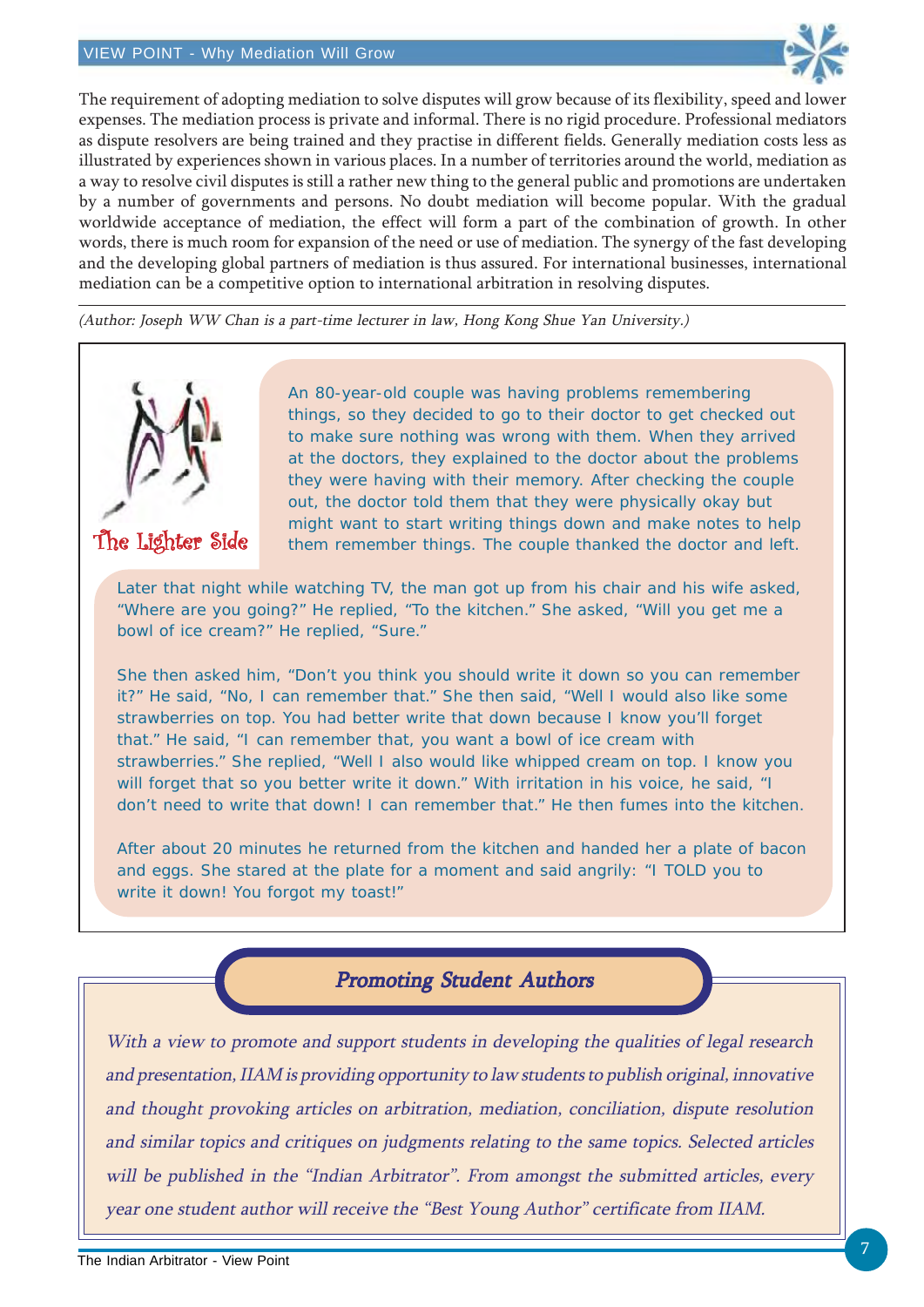

# A Comparative Analysis of Mediation vis-à-vis Litigation and Arbitration : GARV MALHOTRA

Methods used to settle disputes have ranged from negotiation, to courtrooms, and even to physical combat. However, as the human race evolved, man realised for the need for peaceful solutions to the disputes. Over the years it was realised that the process of litigation though peaceful, it did provide not a speedy and mutually agreeable solution. The application of mediation is not intended to replace or supplant the need for public adjudication, but to complement and preserve that core normative purpose of the judicial system. The author looks at the various options.

Disputes are an inherent characteristic of a society which every person abhors and wishes to solve. Historically, methods used to settle disputes have ranged from negotiation, to monarch's courtrooms, and even to physical combat. However, as the human race evolved, man realised for the need for peaceful solutions to the disputes and thus evolved the concept of judiciary where disputes began to be adjudicated by trained jurists. Over the years it was realised that the process of litigation though peaceful, it did provide not a speedy and mutually agreeable solution. The dispute resolution mechanism has now reached a stage where it needs to evolve further by stepping out of the courtrooms and find alternative channels of resolution than the traditional litigation.

It is virtually impossible to survive litigation and remain solvent, but it is occasionally possible to endure it and remain sane. As a modern ordeal by torture, litigation excels, it is exorbitantly expensive, agonizingly slow and exquisitely designed to avoid any resemblance to fairness or justice. Yet, in strange and devious ways, it does settle disputes to everyone's dissatisfaction<sup>1</sup>.

In the modern world where the complexity of the legal systems has reached an intolerable and undesirable point, the common man is more prefers alternative effective solutions rather than bearing the brunt of taxing litigation and facing the uncertainty of results which may have ramifications beyond foresight. Due to this, a large number of parties have in recent times started avoiding these cumbersome procedures and are engaging in Alternative Dispute Resolution (ADR) techniques. Alternative dispute resolution 'ADR', includes a wide range of dispute resolution processes, both formal and informal. We adopt a modified functional definition to include those processes that have a certain formality and recognisable process, with an acknowledged commencement and conclusion, and conducted

#### (Footnotes)

<sup>1</sup> JS Auerbach, Article "Welcome to Litigation"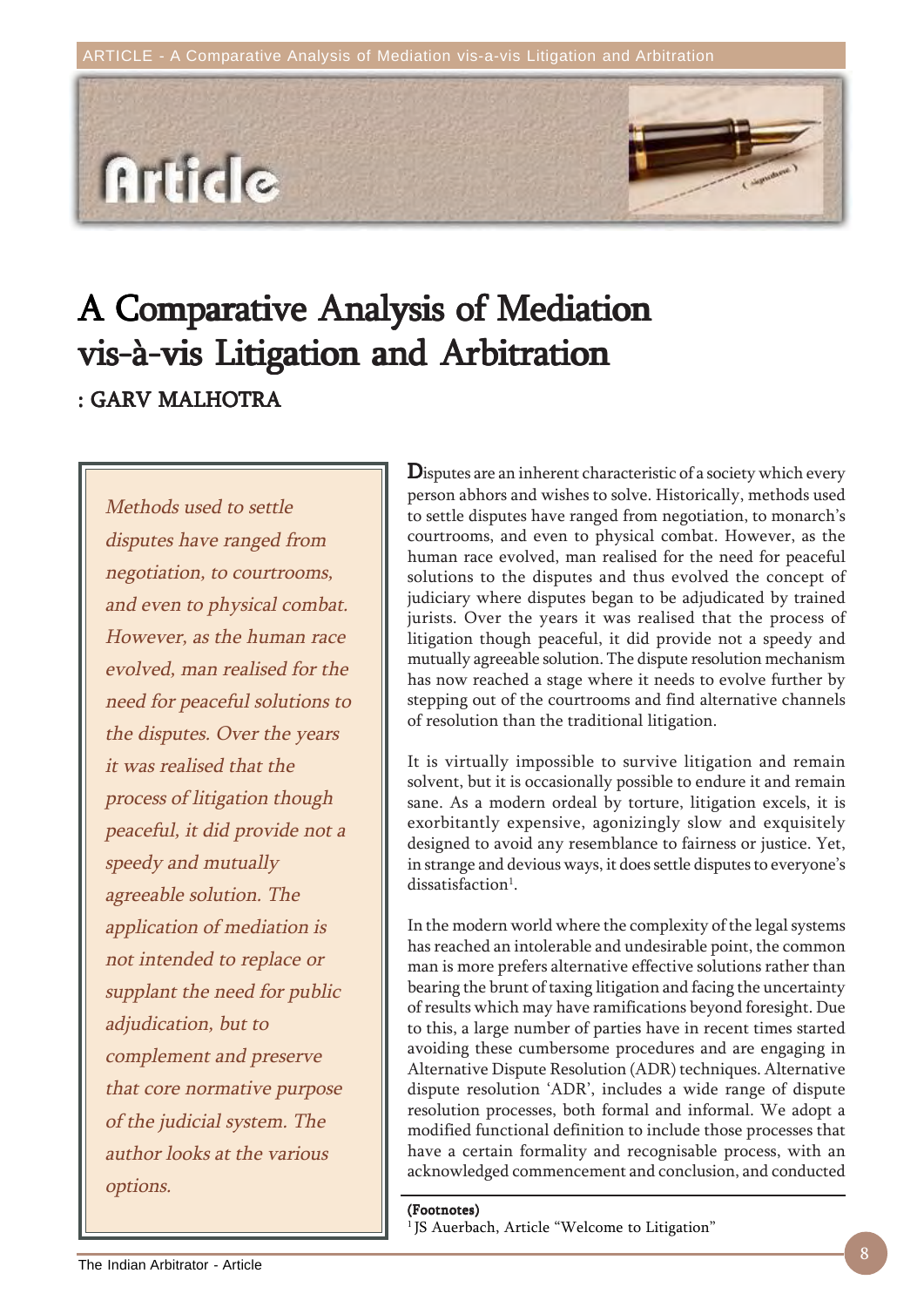

by third party neutrals other than judicial officers acting in that capacity<sup>2</sup>. Alternative Dispute Resolution (ADR) refers to the wide spectrum of legal avenues that use means other than the traditional judicial systems to settle disputes. The main ADR alternatives to civil litigation are arbitration, conciliation and mediation. Other, more particular ADR processes available are early neutral evaluation, mini-trial, summary jury trial, judicial settlement conference and conciliation. Disputing parties use these ADR methods because they are expeditious, private, and generally much less expensive than a trial. Out of all the streams of ADR, in my opinion, the use of mediation is the most rational, expedient and cost effective.

Mediation is a decision making process in which parties are assisted by a third party, the mediator; the mediator attempts to improve the process of decision making and to assist the parties reach an outcome to which each of them can assent<sup>3</sup>.

Mediators are independent, qualified and impartial – they are not advocates for any of the parties involved in the dispute and they do not give professional advice of any kind to anyone involved in the dispute. While our definition may be arguable, the fact remains the skills, process and standards implicit in the definition are demanding and not easily acquired $^{\rm 4}.$ 

The philosophy of Mediation rooted in human psychology and is based on the fundamental characteristics of humans that one likes to settle one's disputes himself or herself without any authority governing their conduct or results. The parties themselves posses the power to control the process, they also reserve the right to determine the parameters of the agreement. Unlike a judge or an arbitrator, a mediator's job is not to decide the dispute based on its merits but to assist and facilitate discussion between the parties. It is a structured multi-stage process to help parties reach a conclusive and mutually satisfactory agreement. A mediator assists the parties in identifying and articulating their own interests, priorities, needs and wishes to each other. He uses specialized communication techniques and negotiation techniques to assist the parties in reaching optimal solutions. The exploration of interests of parties provides a powerful negotiation strategy for creating durable settlements of seemingly irreconcilable conflicts<sup>5</sup>.

Mediation works purely facilitatively: the practitioner has no advisory role. Instead, a mediator seeks to help parties to develop a shared understanding of the conflict and to work toward building a practical and lasting resolution.

Mediators listen to and use language effectively to take the edge off volatile statements and words.'They may reframe a statement as neutrally as possible without trivializing the viewpoint of the speaker. Parties often describe the factual background in a disorderly fashion, and a mediator's role is to bring some order to confusing statements. Finally, an effective mediator will be careful in the choice of words. "Damages" may become "bills or expenses." "Liability" may become "responsibility." "Your side of the story" may be restated as "factual background." Again, here, by rephrasing more neutrally, the mediator defuses the language of its explosive impact without changing the core meaning, and by doing so, may encourage the parties by example to speak with fewer offensive or conflictual phrases and words that put the other side on the defensive<sup>7</sup>.

The biggest benefit of mediation is that each party goes home happy as there is a consensual settlement rather than a decision thrust upon them in cases of arbitration and litigation. It is more cost effective and less time consuming as mediation proceeding usually take one or two days to resolve disputes as opposed to months or even years taken by arbitration or litigation. Moreover, in case of a complete breakdown of dialogue between parties, they still have the option to resort to arbitration or the judicial methods as the parties do not forfeit their rights to a traditional legal remedy as Mediation clauses, in contrast to arbitration

#### (Footnotes)

<sup>&</sup>lt;sup>2</sup> Aster &Chinkin, *Dispute Resolution in Australia*, (1992) [6] Butterworths, Australia, citing the definition adopted in the Working Party Report, Attorney-General, Victoria.

<sup>&</sup>lt;sup>3</sup> Boulle, Jones and Goldblatt, *Mediation: Principles, Process, Practice* (1998) [2], Butterworths, Wellington.

<sup>4</sup> Boulle& Wade, Introduction (2001) Bond LR 44.

<sup>5</sup> Roger Fisher and William Ury, Getting to Yes (1983).

<sup>6</sup> Gregg. F. Relyea, The Critical Impact of Word Choice in Mediation, 16 Alternatives No. 9, 1 (Oct. 1998).

<sup>7</sup> Mediating Mediation in India, Hiram E. Chodosh available at http://lawcommissionofindia.nic.in/adr\_conf/ chodosh4.pdf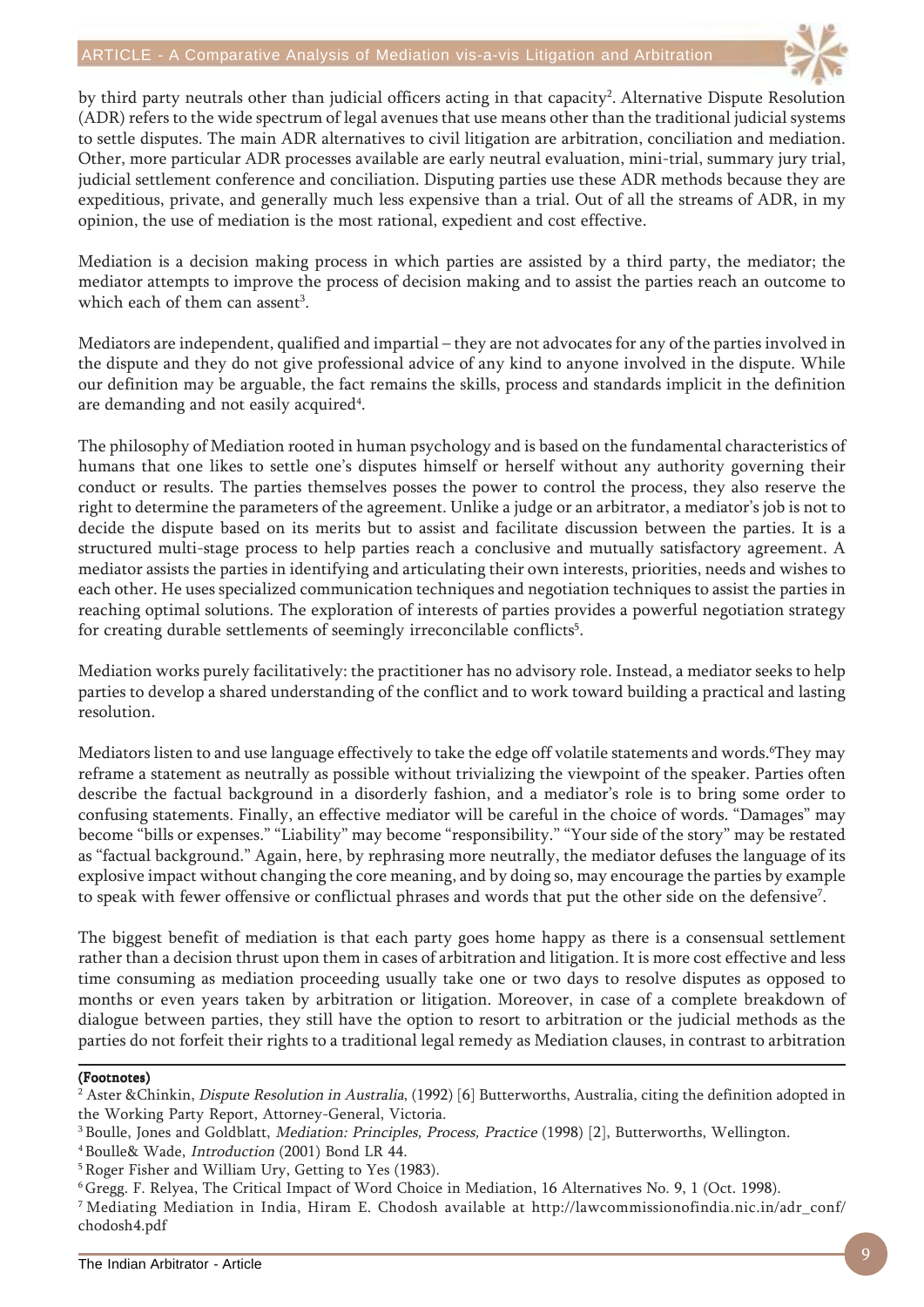

clauses, are not "vexatious clauses" (clausolevessatorie). If the parties do not arrive at any settlement agreement as a result of the mediation process, they are always allowed to go to arbitration or litigation as mediation clauses are not binding. There is no rigid procedure regarding the place where the mediation proceedings are to be held unlike courtrooms or lex arbitrai in litigation and arbitration respectively.

One can also employ mediation to reduce or prevent violence in sports and in schools, using peers as mediators in a process known as peer mediation $^{\rm 8}.$ 

If the parties cannot agree on how to share or cooperate, an effective mediator may explore integrative bargaining strategies. Integrative bargaining explores the investment of resources outside those at stake in the controversy. A wonderful illustration of integrative bargaining is a story is heard in many different cultural contexts. In this story, a camel herdsman dies and leave seventeen camels to his three sons. The will provides that the eldest shall receive 1/2 of the camels, the middle son 1/3, and the youngest 1/9. The sons do not want to wait to breed the camels before their distribution, and they do not want to sell them off because they are worth more to keep than to sell on the open market. They go to a wise man who has a simple solution. He lends them a camel and sends them home to think about their problem and directs them to return the next day and give him back the loaned camel. When they go home, they count the camels; they now have eighteen, which to their pleasant surprise divides evenly: the eldest gets nine; the middle son gets six; and the youngest gets two. The distribution adds up to seventeen. They return the extra camel to the wise man the next day and are forever grateful for his assistance<sup>9</sup>.

Mediation is an inherent characteristic of a society as opposed to the other alternatives of dispute settlement and history is witness to the same as mediation has been taking place since time immemorial in different forms all over the world. It is an all pervasive technique which can be used to resolve a vast variety of disputes ranging from neighbourhood quarrels to inter-state disputes.

Mediation creates a fiduciary atmosphere between the parties and the mediator due to its confidential nature through which the parties can vent their frustration, understand and appreciate the other side of the story and finally come to an agreement rather than a judgement. All statements of a party during mediation are confidential and may not disclosed without written consent. Generally, confidentiality in mediation also extends to documents specifically prepared for mediation, such mediation briefs. Confidentiality is paramount to the effectiveness of the mediation process as it creates an atmosphere where all parties are increasingly comfortable to discuss their dispute without fear that their words will be used against them at a later date. Confidentiality promotes open communication about the issues involved between the parties. Most mediators even destroy the transcripts of the mediation proceeding at the end of the mediation in the presence of both the parties to instil a confidence of utmost confidentiality.

A mediator plays a dual role during the mediation process- as a facilitator of the parties' positive relationship, and as an evaluator adept at examining the different aspects of the dispute. After analysing a dispute, a mediator can help parties to articulate a final agreement and resolve their dispute. The agreement at the end of the mediation process is product of the parties' discussions and decisions and not a result of the perspective judgement of the judge or arbitrator.

The disadvantages of arbitration and litigation include the risk losing, formal or semi-formal rules of procedure and evidence, as well as the potential loss of control over the decision after transfer by the parties of decisionmaking authority to the arbitrator. Mediation is flexible in terms of evidence, procedure, and formality. In addition, parties in arbitration are confined by traditional legal remedies that do not encompass creative, innovative, or forward-looking solutions to business disputes. Mediation leaves scope for parties to come up with out of box solutions rather than being patronized by the precedents of traditional dispute resolution.

Arbitration and mediation both promote the same ideals, such as access to justice, a prompt hearing, fair outcomes and reduced congestion in the courts. Mediation, however, is a voluntary and non-binding process - it is a creative alternative to the court system. Mediation often is successful because it offers parties the rare

#### (Footnotes)

8 Cremin, H. (2007) Peer mediation: citizenship and social inclusion revisited. Open University Press 9 Greg Relyea, Mediation Training Materials for ISDLS Bombay Program, at 82 (2003).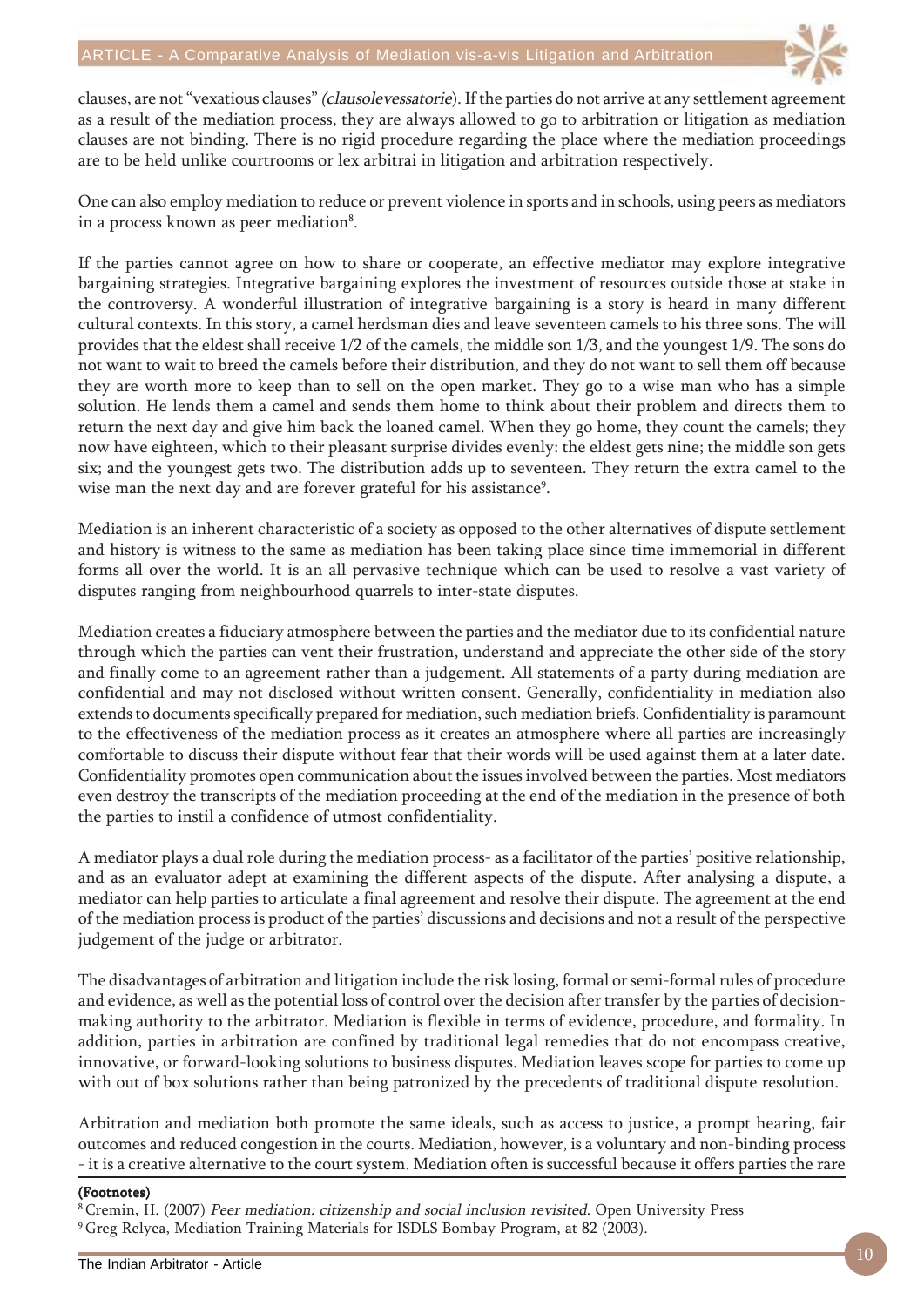

opportunity to directly express their own interests and anxieties relevant to the dispute. In addition, mediation provides parties with the opportunity to develop a mutually satisfying outcome by creating solutions that are uniquely tailored-made to meet the needs of the particular parties.

As Mahatma Gandhi said; ". . . both were happy with the result, and both rose in public estimation. . . . I realized that the true function of a lawyer was to unite parties riven as under. The lesson was so indelibly burnt into me that a large part of my time during the twenty years of my practice as a lawyer was occupied in bringing out private compromises of hundreds of cases. I lost nothing thereby—not even money; certainly not my soul"<sup>10</sup>.

Mediation is not something new to India. Centuries before the British arrived, India had utilized a system called the Panchayat system, whereby respected village elders assisted in resolving community disputes. Such traditional mediation continues to be utilized even today in villages. Also, in pre-British India, mediation was popular among businessmen. Impartial and respected businessmen called *Mahajans* were requested by business association members to resolve disputes using an informal procedure, which combined mediation and arbitration $11$ .

Mediation has evolved dramatically over the past 20 years; it is now a well-established academic discipline with an extensive research base, general training, education programmes and practical application<sup>12</sup>. It is in fact the key to reducing the pendentlite around the globe. The application of mediation to the legal dispute resolution process is not intended to replace or supplant the need for public adjudication and normative judicial pronouncements on the critical issues of the day, but to complement and preserve that core normative purpose of the judicial system<sup>13</sup>. Its practice has to be developed further to suit the contemporary world till it becomes a permanent part of the dispute redressal landscape.

#### (Footnotes)

<sup>10</sup> Mahatma Gandhi, an autobiography: The Story of My Experiments with Truth, 134 (6 $^{\text{th}}$ ed. 1965).

<sup>11</sup> Hamline Journal of Public Law & Policy Mediation: Its Origin & Growth in India By Anil Xavier Vol 27

 $12$  Arbitration and Mediators Institute of New Zealand (AMINZ), Newsletter No. 13 (June 1997).

<sup>13</sup> Mediating Mediation in India, Hiram E. Chodosh available at http://lawcommissionofindia.nic.in/adr\_conf/ chodosh4.pdf

(Author: Garv Malhotra is a Second year law student of the Gujarat National Law University, India.)

#### Think  $\ldots$ **The Potion**

Once upon a time, there was a young woman who was constantly nagged by her mother-in-law. Eventually the young woman could no longer stand this aggravation and went to the local herbalist for some poison to kill the old woman.

After some thought, the herbalist gave her a heavily-scented potion. He told her this potion should be massaged into the skin daily, and after six weeks, her mother-in-law would die. The young woman did as instructed. Each day she gave her mother-in-law a massage with the potion. Gradually the old woman's angry temper seemed to disappear, and empathy grew between the two women. After awhile, they started to understand and respect each other.

The young woman began to regret her desire to kill her mother-in-law, and as time ran out, she became increasingly worried. She returned to the herbalist and begged for an antidote to the poison.

The wise old man smiled and explained that no medicinal antidote was needed. The poison she had been massaging into the old woman's skin was simply a mixture of aromatic oils.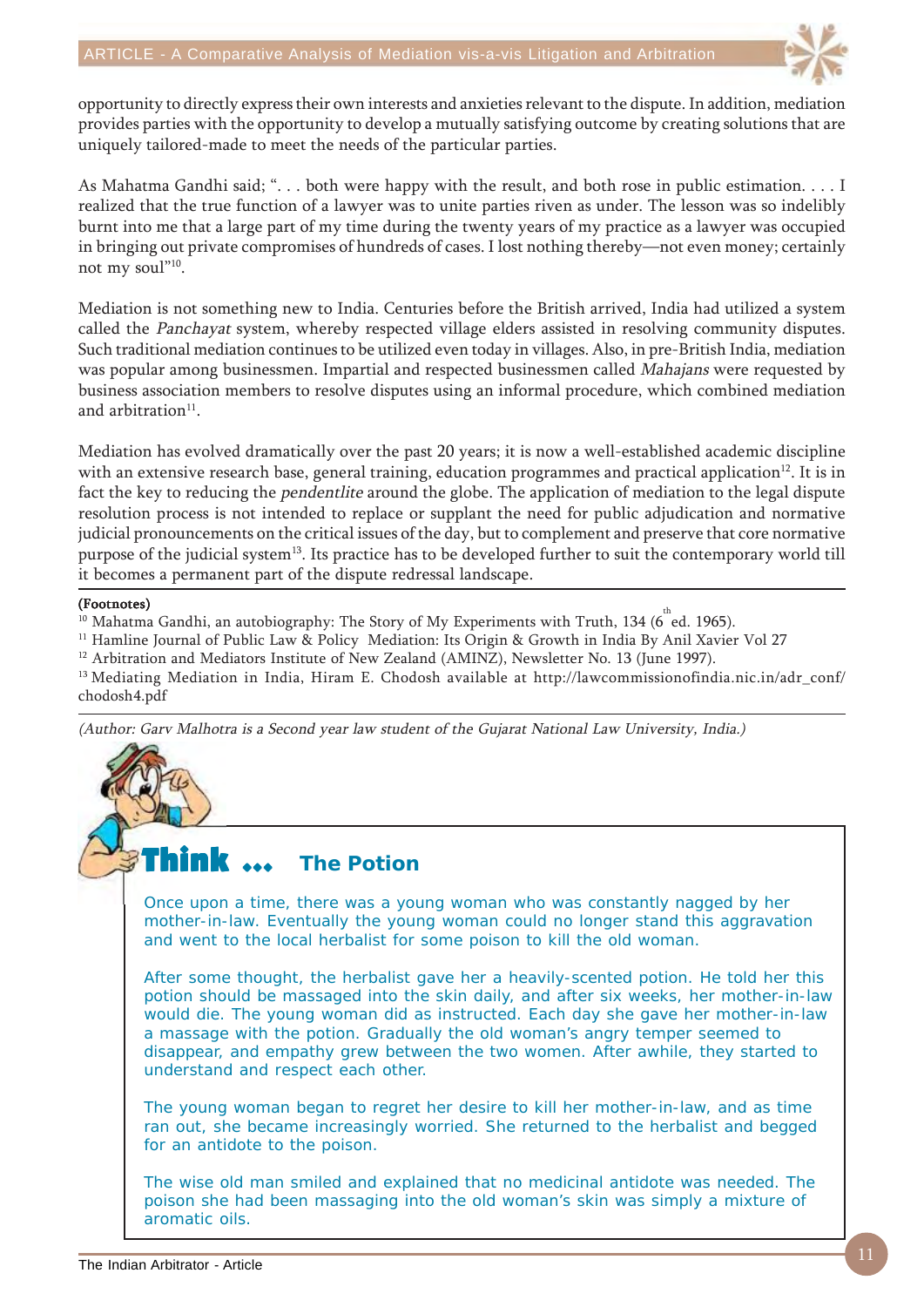

2-day International Master Conference New Frontiers in Dispute Management & Resolution in the Globalised world 1st & 2nd March 2012 | Bangalore | India

presario

## An Event Not To Be Missed!

The past decade has brought dramatic changes to our economy and to our world, resulting in changes which created a great impact on dispute management and resolution and dominantly in the ADR field. The Corporate and business world now use Conflict Managers in their in-house and project managements. The reason being that the use of effective Conflict Management prevents almost 99% of all disputes from escalating into time consuming and costly litigation. ADR is consensual justice. The actors of international trade expect it, among other advantages, to be able to adapt the procedure to the characteristics of each case taking into account the parties' mutual expectations and their cultural origins. Based on consent, a successful arbitration supposes a harmonious cooperation between parties, mediators, arbitrators, and other actors of the proceedings, including arbitral institutions. The Master Conference panels will include an outstanding group of leading General Counsel, Attorneys, International Arbitration and Mediation experts and top Academics. They will offer their expertise on an array of relevant topics on conflict prevention, management and resolution techniques, and the future of ADR. The Conference will also provide executive-level networking, business development opportunity, highest quality thought leadership, and the most practical take-away learning in the field.

### Get Early Bird discounts.... Register Today!

Accommodation & Leisure packages available!

For more details, see; www.arbitrationindia.com/htm/events.html or mail to conferences@arbitrationindia.com

### Conducted by: Managed by:



INDIAN INSTITUTE OF ARBITRATION & MEDIATION

Endorsers: Endorsers:













India International ADR Association